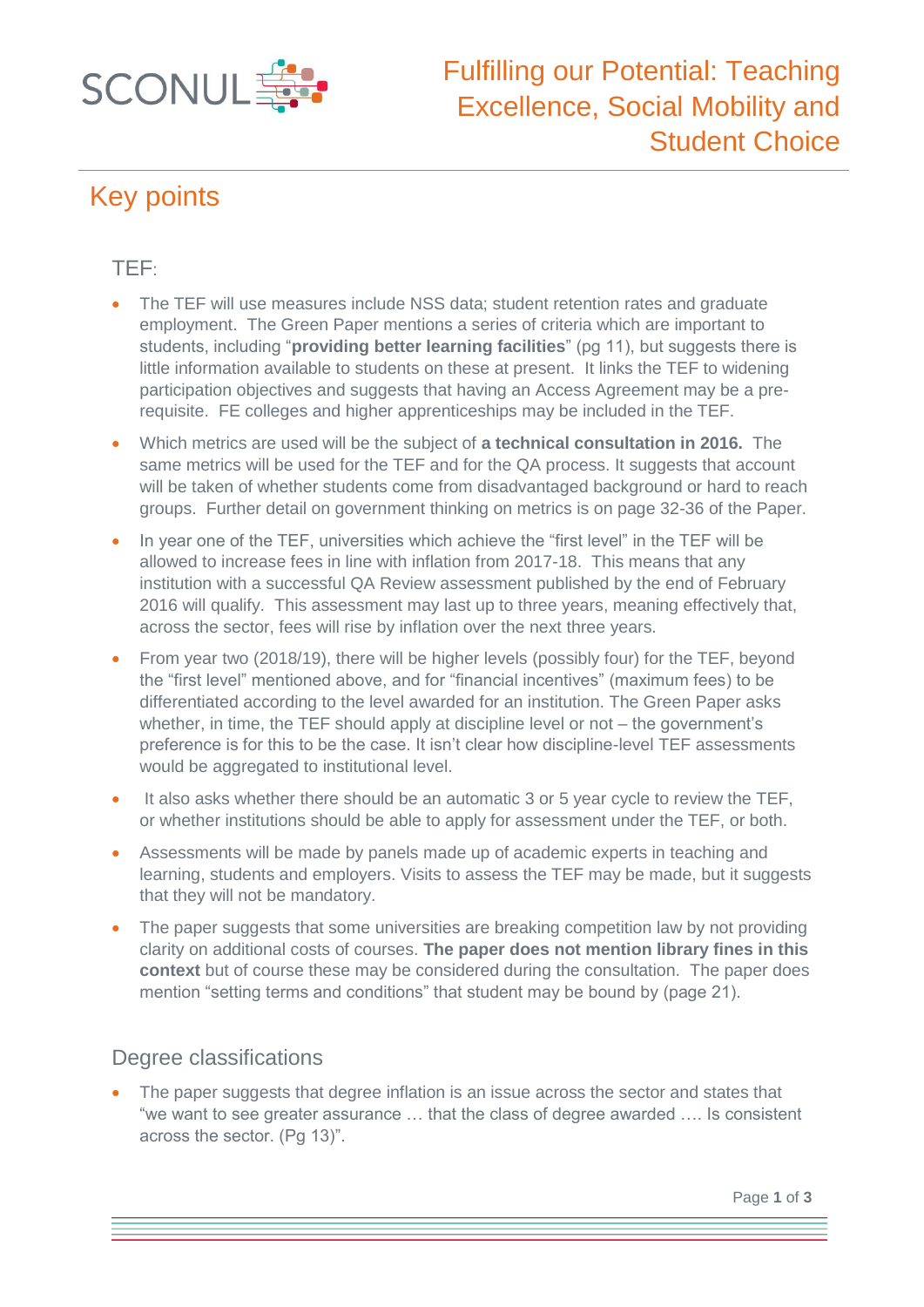

# Key points

• The government will encourage the use of a grade point average system, based on a 13 point scale, to supplement the current degree classification system. This will also be considered as part of the 2016 technical consultation, as will the issue of grade inflation.

#### Fees

• The paper appears to give the Secretary of State, rather than Parliament, control over setting the maximum tuition fees that universities can charge.

### **HEFCE**

- HEFCE and OFFA are to be merged and will be given a primary objectives of promoting the student interest. It will be called the Office for Students (OfS). It will adopt a riskbased approach to regulation and will have responsibility for access agreements, teaching funding, TEF and quality assurance. A list of its responsibilities is available on page 58 and proposed statutory duties on page 62.
- The paper asks whether the OfS or BIS should be responsible for allocating teaching grant.

#### Research

- The OfS would not have a role in grant allocation for research. The paper gives little attention to what the new arrangements would be, but does suggest that this may include the establishment of a new body to replace HEFCE's role, or a single overarching body bringing this together with the Research Council functions (pg 71).
- The next REF will be held "by 2021" and the paper proposes the use of data and metrics, but again no real detail is included.

#### New entrants

- There will be a faster process for new bodies to become universities and for the granting of degree-awarding powers. No cap on students numbers will be applied. If an institution fails, there will be safeguards for students on fees and on continuing their education – providers will be required to have contingency arrangements in place.
- The paper expresses concern that current validation arrangements for degrees may be a barrier to entry to new providers and the power to validate degrees may pass to the OfS (pg 49)

Page **2** of **3**